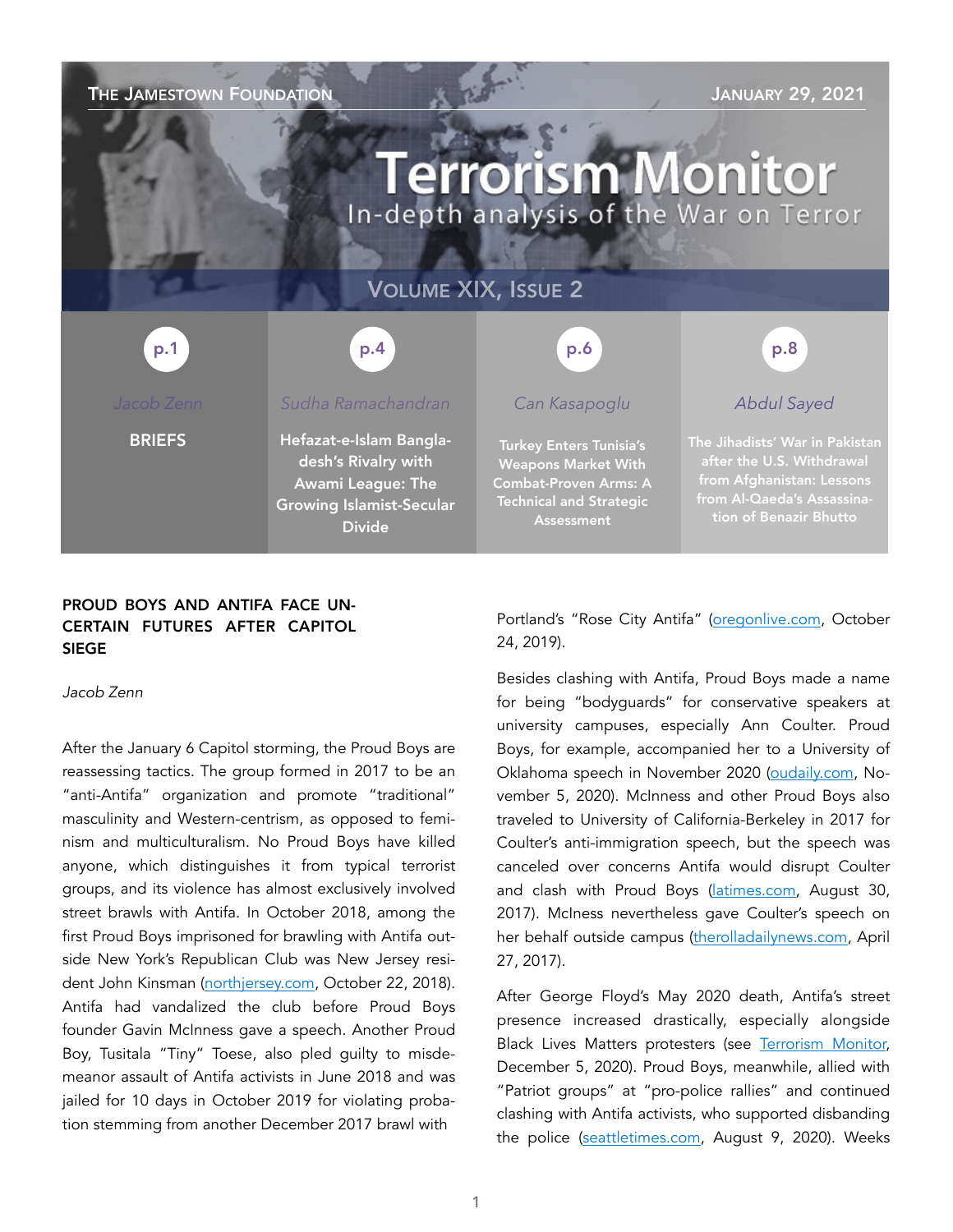before Joe Biden's January 20 inauguration, Proud Boys, who supported Donald Trump, clashed intensely with Antifa in Washington D.C. for the first time, instead of Portland and Seattle where previously clashes occurred ([The Telegraph](https://www.youtube.com/watch?v=dlPYIVFo7Bs), December 13, 2020). Proud Boys leader Enrique Tarrio, who replaced McInness in 2018, was barred from Washington D.C. after those clashes because he was charged for Proud Boys' burning of a Black Lives Matter banner at a church yard ([Yahoonews.com,](https://ca.news.yahoo.com/proud-boys-leader-charged-burning-164655662.html) January 5).

Several Proud Boys, but not Tarrio, subsequently took part in storming the Capitol on January 6 [\(WSJ](https://www.wsj.com/video/video-investigation-proud-boys-were-key-instigators-in-capitol-riot/37B883B6-9B19-400F-8036-15DE4EA8A015.html), January 26). They expected to clash with Antifa during Trump's speech, but Antifa did not show up. Thus, some Proud Boys, including a top leader, Joe Biggs, did not wear the typical Proud Boys' yellow and black clothing to disguise themselves, but they still were seen in the Capitol in ordinary clothing ([Washingtonian](https://www.washingtonian.com/2020/12/31/proud-boys-say-theyll-be-incognito-during-january-6-trump-rallies-in-dc/), December 31, 2020). Biggs, for example, was recorded pulling down his COVID-19 mask and saying "This is awesome" when he entered the Capitol building ([Twitter.com/](https://twitter.com/shoot_the_glass/status/1350903890107981825) **[@shoot\\_the\\_glass,](https://twitter.com/shoot_the_glass/status/1350903890107981825) January 18). He was later arrested in** Orlando [\(orlandosentinel.com](https://www.orlandosentinel.com/news/crime/os-ne-proud-boys-joe-biggs-capitol-arrest-20210121-ciuvkep7gfckpo2lee3yssb72e-story.html), January 21). Another Proud Boy, Gabriel Garcia, who lost a Republican Party primary race to represent Miami in the state legislature in August 2020, was also arrested for storming the Capitol. Garcia had reportedly said "Nancy [Pelosi], come out to play" in the Capitol ([local10.com \[Miami\]](https://www.local10.com/news/local/2021/01/22/miami-dade-man-fought-with-capitol-police-and-called-them-traitors-fbi-says/), January 22).

Since the Capitol storming, Tarrio, who himself has been "outed" as a former FBI informant, which could damage his credibility, has declared the group will take a "chill pill" and become less active in the streets ([newsweek.](https://www.newsweek.com/enrique-tarrio-proud-boys-informer-fbi-police-1564850) [com](https://www.newsweek.com/enrique-tarrio-proud-boys-informer-fbi-police-1564850), January 27; [usatoday.com](https://www.usatoday.com/story/news/2021/01/14/far-right-extremists-stay-away-armed-protests-inauguration/4159536001/), January 14; [global](https://globalnews.ca/news/7566687/feds-proud-boys-terrorist-organization/)[news.ca](https://globalnews.ca/news/7566687/feds-proud-boys-terrorist-organization/), January 10). This came amid the Canadian Parliament recommending that Prime Minister Justin Trudeau designate the Proud Boys as a "terrorist group" for being white supremacist and a hate group, while U.S. officials and activists are considering the same ([Twitter.](https://twitter.com/HuffPost/status/1354902318597238788)[com/@huffpost](https://twitter.com/HuffPost/status/1354902318597238788), January 29; [newsweek.com](https://www.newsweek.com/proud-boys-petition-terrorists-capitol-attack-1560494), January 11). The Biden administration has also promised to combat "domestic violent extremism (DVE)" [\(NBC](https://twitter.com/NBCNews/status/1352687523269640192)[news.com,](https://twitter.com/NBCNews/status/1352687523269640192) January 23). The term DVE, however, deviates from "racially and ethnically motivated violent extremism" (REMVE), which emerged under the Trump administration and would have seemingly more specifically targeted the Proud Boys. Despite Tarrio being Black Cuban-American, Toese being American Samoan, Kinsman being married to a Black woman, Garcia being Latino, and another Black member, Philip Anderson, whose tooth was punhced out by an Antifa-allied Black Lives Matter activist at an "anti-tech censorship" protest last year, the Proud Boys has been unable to shed the label of being white supremacist or embracing "multiracial whiteness" ([abc7news.com,](https://abc7news.com/free-speech-rally-sf-philip-anderson-adroa-proud-boys/7196991/) October 21, 2020; *[Washington Post](https://www.washingtonpost.com/opinions/2021/01/15/understand-trumps-support-we-must-think-terms-multiracial-whiteness/)*, January 15).

The Biden administration's broader focus on DVE means that the Proud Boys and other pro-Trump groups that stormed the Capitol could come under greater scrutiny. However, Antifa, could also receive some of the same attention from government agencies. Antifa is, after all, violent, opposed to Biden's left-center record, and has vandalized Portland shops and even the Democratic Party's Portland headquarters following Biden's inauguration ([forbes.com,](https://www.forbes.com/sites/jemimamcevoy/2021/01/21/we-dont-want-biden-eight-arrested-in-portland-after-anti-fascist-demonstrators-vandalize-democratic-party-hq/) January 21). After the inauguration, Twitter began restricting Antifa social media accounts and Seattle increased penalties for Antifa-style vandalism for the first time ([nypost.com,](https://nypost.com/2021/01/22/twitter-suspends-antifa-accounts-with-over-71k-followers/) January 22; [Seattle](https://www.seattletimes.com/seattle-news/crime/seattle-police-chief-announces-tougher-policy-of-prosecuting-protesters-who-vandalize/?utm_medium=social&utm_campaign=owned_echobox_tw_m&utm_source=Twitter%22%20%5Cl%20%22Echobox=1611436814)[times.com](https://www.seattletimes.com/seattle-news/crime/seattle-police-chief-announces-tougher-policy-of-prosecuting-protesters-who-vandalize/?utm_medium=social&utm_campaign=owned_echobox_tw_m&utm_source=Twitter%22%20%5Cl%20%22Echobox=1611436814), January 23). Moreover, the "free reign of violent anarchists [Antifa]" can no longer be pinned on "Trump's America," nor can Antifa's activities after the inauguration be reduced to an "idea" ([YouTube.com/](https://www.youtube.com/watch?v=5EDjAfyZrww) [JoeBiden,](https://www.youtube.com/watch?v=5EDjAfyZrww) August 29, 2020; [usatoday.com](https://www.usatoday.com/story/news/factcheck/2020/10/01/fact-check-quote-attributed-biden-antifa-missing-context/5885435002/), October 1, 2020). Therefore, both the Proud Boys and Antifa will have to adapt to survive in the Biden era.

*Jacob Zenn is the editor of* Terrorism Monitor.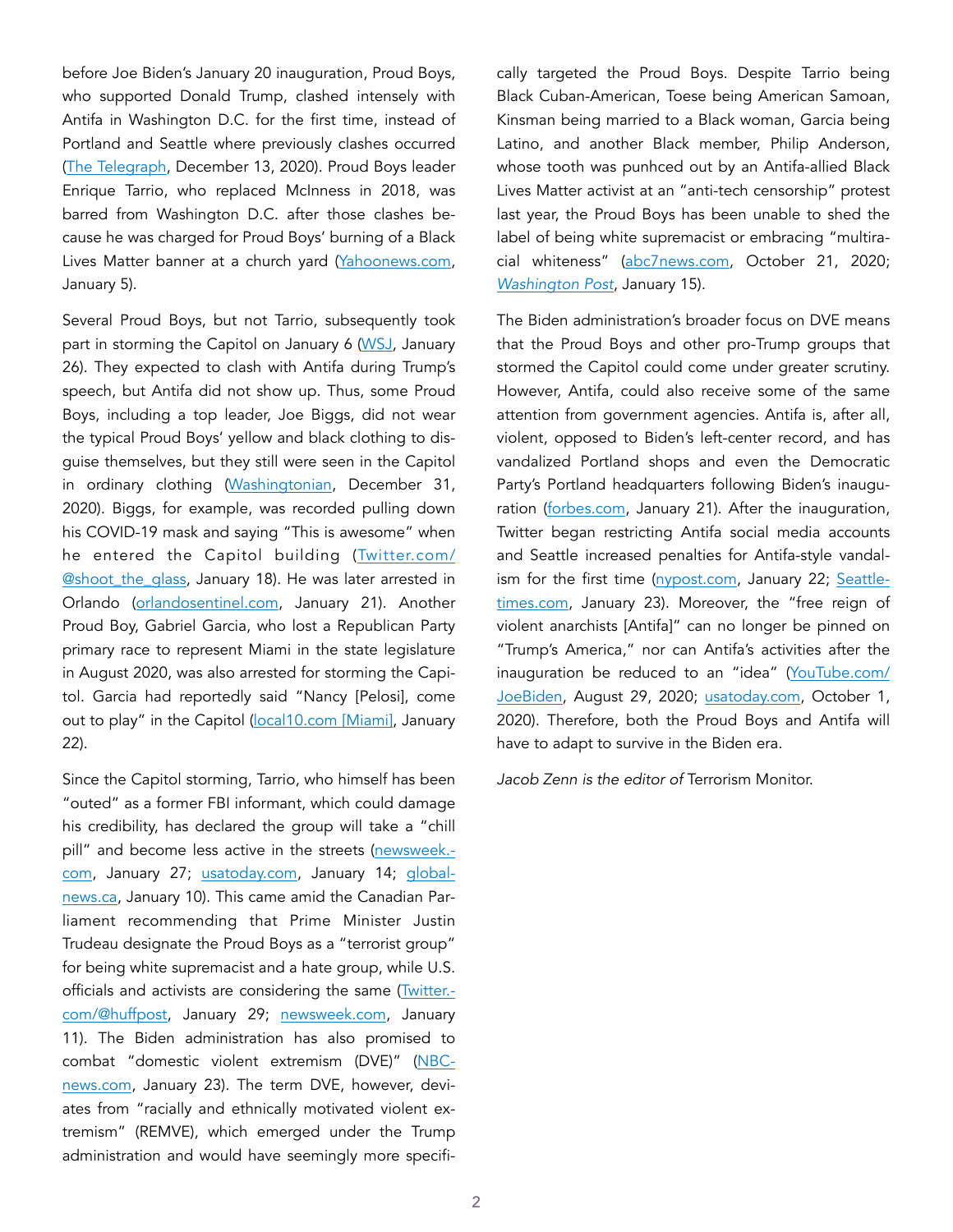### WILL CHAD AND CAMEROON 'MOW THE LAWN' AGAINST ISWAP AND BOKO HARAM

#### *Jacob Zenn*

Amid continued attacks at Islamic State in West Africa Province (ISWAP)'s highest tempo in years, Chad and Cameroon are planning an offensive into northeastern Nigeria's Borno State to oust ISWAP from its strongholds ([HumAngle](https://humangle.ng/chadian-cameroonian-forces-join-new-offensive-in-northeast-nigeria/), January 21). The previous Chad-led offensive in April 2020 occurred after a major attack by the Bakura sub-faction of ISWAP's rival, Boko Haram, in Bohoma, Chad, which killed 92 Chadian soldiers (see [Ter](https://jamestown.org/program/counter-boko-haram-offensives-in-chad-niger-and-nigeria-under-the-specter-of-coronavirus-public-relations-or-permanent-destruction/)[rorism Monitor,](https://jamestown.org/program/counter-boko-haram-offensives-in-chad-niger-and-nigeria-under-the-specter-of-coronavirus-public-relations-or-permanent-destruction/) May 1, 2020). Chad's offensive succeeded in limiting the Bakura sub-faction's operational tempo. While the offensive also targeted ISWAP, it did not go far enough into Nigerian territory at that time to reduce ISWAP's capabilities such that ISWAP would no longer be a threat around Lake Chad [\(africanews.com,](https://www.africanews.com/2020/04/11/chad-ends-involvement-in-boko-haram-sahel-anti-terrorism-ops-president/) April 11, 2020).

Even before the April 2020 Chad-led military offensive, the Lake Chad-based Multinational Joint Task Force (MNJTF) comprising Nigeria, Niger, Chad, Cameroon, and Benin launched other offensives against ISWAP. In 2015, for example, the major offensive in Borno enabled Nigeria to retake virtually all towns that ISWAP controlled [\(France24](https://www.france24.com/en/20150611-nigeria-regional-force-boko-haram-MNJTF), June 11, 2015). However, by 2018 ISWAP was resurgent and in 2019 it began retaking Nigerian military posts [\(Vanguard](https://www.vanguardngr.com/2019/01/boko-haram-raids-military-posts-in-northeast-nigeria/), January 3, 2019). The 2015 offensive, like the April 2020 offensive, saw some short-term counter-terrorism results, but few longer-term successes.

The question now is whether Chad and Cameroon see ISWAP and Boko Haram gaining strength and fear ISWAP may begin conquering territory again. ISWAP, for example, captured the Marte military base in Borno for a day on January 17 before the Nigerian Air Force struck several of its gun trucks as they departed the base to return to their hideouts ([premiumtimes.ng](https://www.premiumtimesng.com/news/top-news/437017-nigerian-military-destroys-seven-more-boko-haram-gun-trucks-official.html), January 17). If Chad and Cameroon do have this concern about ISWAP, then their intentions for mobilizing to enter Borno to attack ISWAP and Boko Haram may simply be to reduce these groups' short-term ability to launch incursions into their own territories.

Alternatively, if Chad and Cameroon's intentions are to deliver ISWAP and Boko Haram a decisive blow, one would expect a larger mobilization and more public announcement of the imminent military offensive, including from Nigeria. All that has come from Nigerian President Muhammadu Buhari is an announcement that Nigerian military commanders will be replaced, but nothing on a multi-national offensive yet ([punchng.com](https://punchng.com/updated-at-last-buhari-appoints-new-service-chiefs/), January 26). It seems that any offensive will be much like the offensives in previous years, which, if successful, will 'mow the lawn' somewhat against ISWAP and Boko Haram. They will not, however, necessarily prevent ISWAP and Boko Haram from another resurgence in one or two years.

*Jacob Zenn is the editor of Terrorism Monitor*.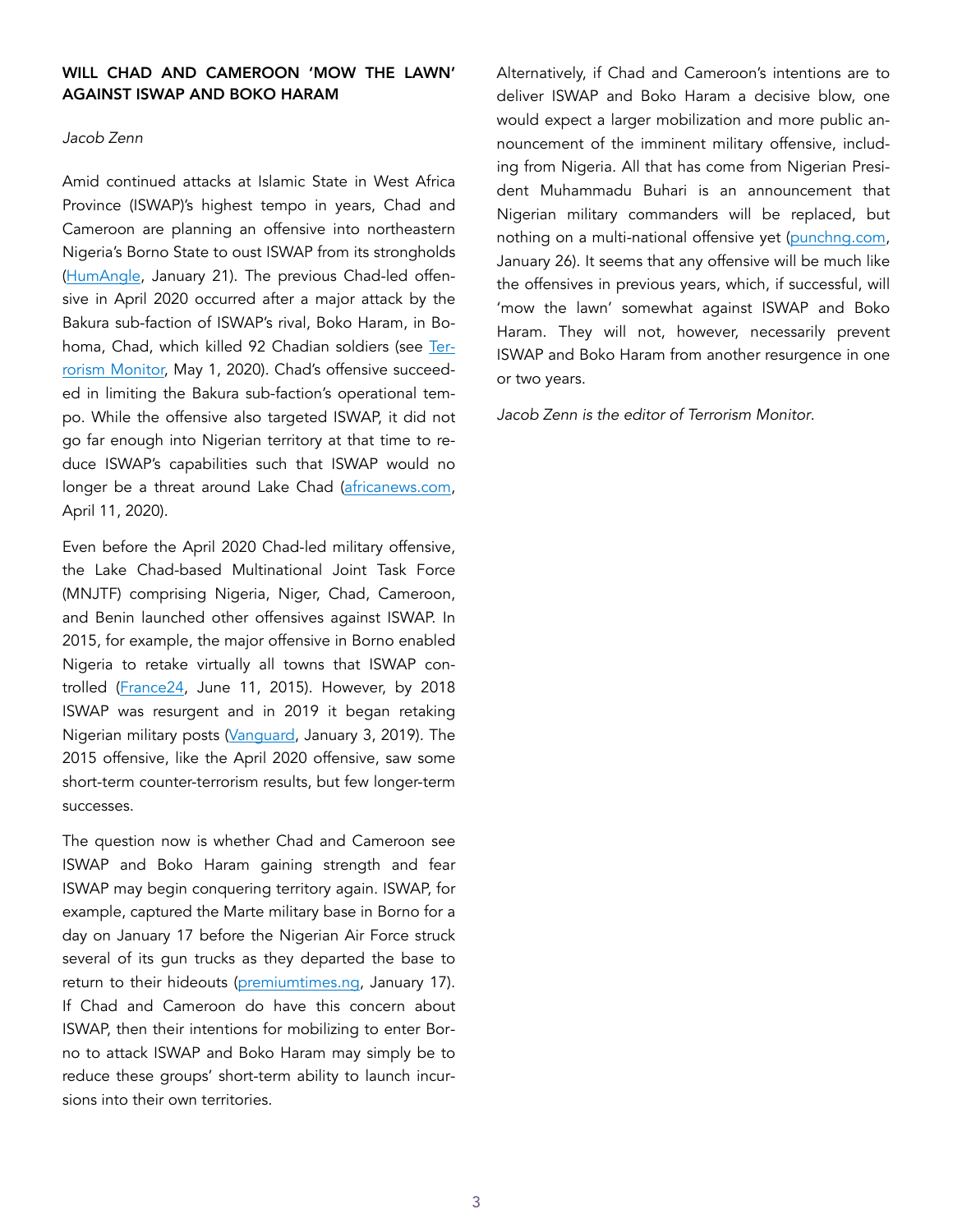# Hefazat-e-Islam Bangladesh's Rivalry with Awami League: The Growing Islamist-Secular Divide

#### *Sudha Ramachandran*

Bangladesh is witnessing a surge in Islamist activism and violence. For example, in October and November 2020, the hardline Islamist Hefazat-e-Islam Bangladesh (HIB) led massive demonstrations to protest French President Emmanuel Macron's defense of free speech laws that allow cartoon depictions of the Prophet Mohammed ([Dhaka Tribune](https://www.dhakatribune.com/bangladesh/2020/11/02/hefazat-e-islam-prepares-for-march-towards-french-embassy), November 2, 2020). Weeks later, HIB activists were on the streets again demanding the removal of political statues, which HIB's new leader Junaid Babunagari said were "against the Sharia" [\(Bdnews24.com,](https://bdnews24.com/bangladesh/2020/11/28/bangladesh-radical-islamist-leader-threatens-to-pull-down-statues) November 28, 2020). Then, on December 5, an under-construction statue of Bangladesh's founding father and first President, Sheikh Mujibur Rahman, was vandalized by madrassa students in Kushtia, western Bangladesh [\(Bdnews24.com](https://bdnews24.com/bangladesh/2020/12/06/bangabandhu-statue-vandals-in-kushtia-are-from-a-madrasa), December 6, 2020). A statue of anti-colonial fighter Bagha Jatin was damaged soon after ([New Age Bangladesh](https://www.newagebd.net/article/124598/bagha-jatins-sculpture-damaged-in-kushtia), December 18, 2020).

HIB's heightened activism is partly the outcome of a more hardline Islamist faction wresting control of the group following the death of 104-year-old HIB founderleader Ahmed Shafi in September 2020. Additionally, Babunagari, who is known to be strongly opposed to Bangladesh's ruling party, the Awami League (AL), has taken over the reins of HIB and is asserting his leadership ([Benar News,](https://www.benarnews.org/english/news/bengali/faith-analysis-11192020164548.html) November 19, 2020). The AL is a secular-in-principle party, which Sheikh Mujibur Rahman founded in 1949 and was at the forefront of Bangladesh's liberation movement. It has been in power in Bangladesh since 2009 and managed to moderate HIB somewhat in recent years.

With Babunagari heading the HIB, a surge in violence can now be expected in Bangladesh. The country is marking the 50th anniversary of independence from Pakistan in 2021 and the AL government will celebrate the event as a triumph of secular over religious forces. This, however, aggravates Islamist hardliners in HIB.

#### Rise of Hefazat-e-Islam Bangladesh

An umbrella platform for *ulema* (religious scholars), HIB was established in 2010 in Chittagong ostensibly to defend Islam from AL's allegedly anti-Islamic policies, especially a proposed policy to confer equal inheritance rights to women [\(Daily Star,](https://www.thedailystar.net/country/news/battle-brewing-over-hefajat-helm-1964669) December 20, 2020). It shot to prominence in 2013 when it mobilized against surging secular activism in the country. Thousands of secular activists had rallied at Dhaka's Shahbagh Square to demand the execution of Jamaat-e-Islami leaders convicted for war crimes during the 1971 liberation war, and atheist and secular bloggers criticized Islamists for their intolerance.

HIB responded swiftly by issuing a 13-point charter of demands that called for punishing "atheist leaders of Shahbagh, bloggers, and anti-Islamists who make derogatory comments about Prophet Muhammad," as well as the death sentence for blasphemy, mandatory Islamic education at the primary to higher secondary school levels, and a ban on intermixing of men and women ([Daily Star,](https://www.thedailystar.net/news/hefajat-demands) April 6, 2013). HIB further pushed for these demands by mobilizing tens of thousands of madrassa students to participate in marches and rallies ([Outlookindia.com,](https://www.outlookindia.com/newswire/story/bangladeshi-islamists-rally-against-atheist-bloggers/794695) April 6, 2013). The group sought to enforce these demands violently too. At a HIB rally in April 2013, HIB activists severely beat up a female journalist for being present at the all-male event [\(New Age](https://www.newageislam.com/radical-islamism-and-jihad/ghulam-rasool-dehlvi-new-age-islam/hefazat-e-islam-bangladesh-its-doctrines-are-brazenly-un-islamic/d/14224) [Islam](https://www.newageislam.com/radical-islamism-and-jihad/ghulam-rasool-dehlvi-new-age-islam/hefazat-e-islam-bangladesh-its-doctrines-are-brazenly-un-islamic/d/14224), October 30, 2013). Then on May 5-6, 2013, it unleashed unprecedented violence in Dhaka's financial district by targeting party offices, private and public property, and vehicles, which led to a police crackdown and subsequent clashes [\(Daily Star,](https://www.thedailystar.net/frontpage/news/hefajat-then-and-now-1656370) November 5, 2018).

HIB also played an important role in the silencing of secular activists in Bangladesh and prepared the ground for the terrorism that Islamists unleashed against atheist and secular bloggers between 2013 and 2015. After publicizing a hit-list of secular and atheist bloggers, Shafi denounced them as 'apostates' and declared that killing them was *wajib* (a duty) for Muslims ([Bdnews24.com](https://opinion.bdnews24.com/2015/04/06/bangladesh-v-religious-extremists/), April 6, 2015; [Daily Observer,](https://www.observerbd.com/2015/08/13/104719.php) August 13, 2015). Groups like al-Qaeda affiliated Ansarul Bangla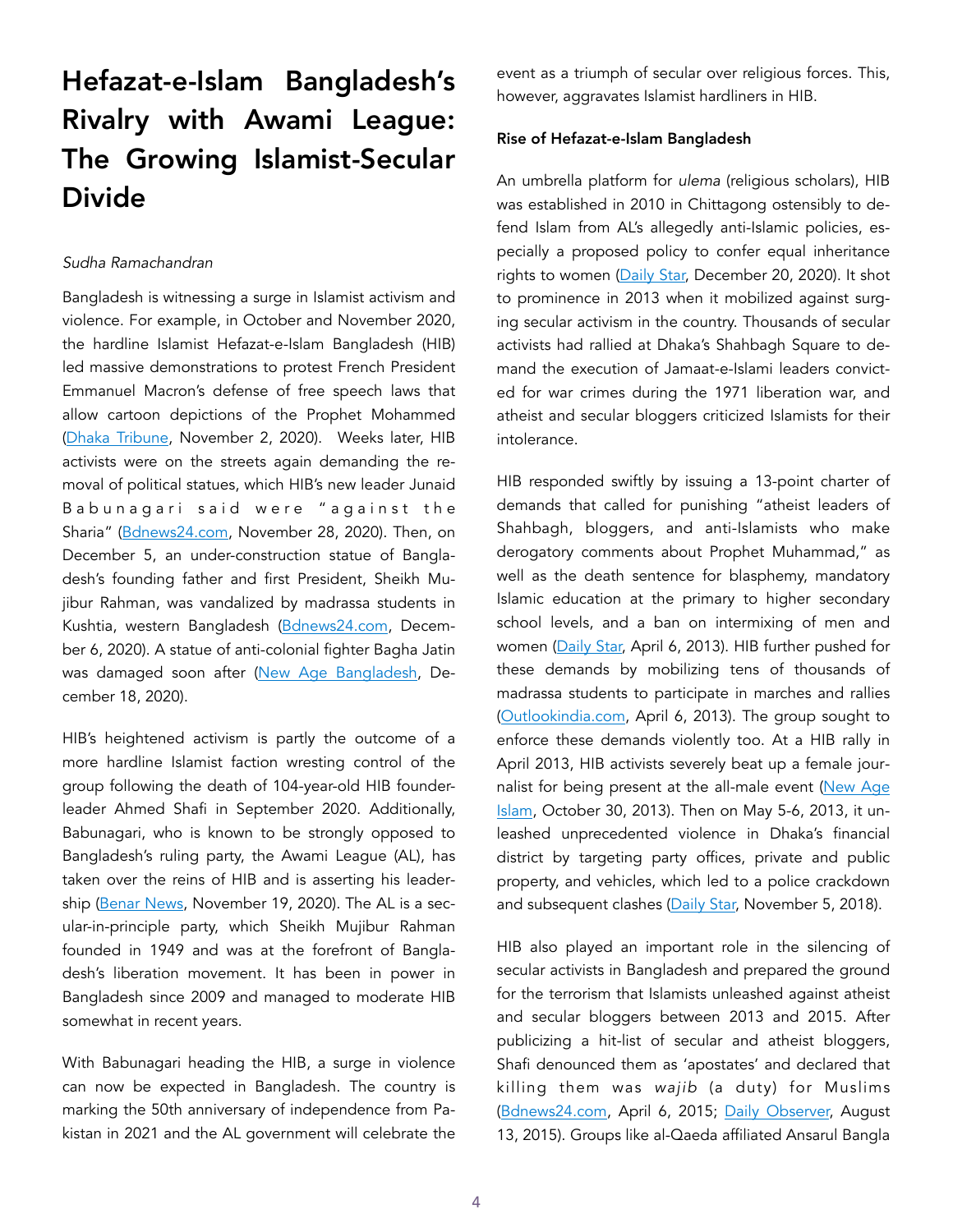subsequently killed several activists who figured on this list ([The Hindu](https://www.thehindu.com/news/international/militant-group-ansarullah-bangla-team-publishes-hit-list/article7682104.ece), September 24, 2015).

Since 2013, HIB has become one of the most influential and powerful of Bangladesh's Islamist groups. Several factors contributed to its rise over this short period of time. One key factor was the decline of the Jamaat-e-Islami. The conviction of several of its leaders on war crimes charges put that party on the defensive and opened space for HIB ([Al Jazeera,](https://www.aljazeera.com/features/2013/5/9/behind-the-rise-of-bangladeshs-hifazat) May 9, 2013).

#### Awami League's Dilemma

The AL government also facilitated HIB's rise by accepting its demands. In 2013, it arrested some secular activists who HIB wanted punished for their anti-Islamic activities and took measures aimed at silencing criticism of Islamists [\(Institute for Defence Studies and Analyses](https://idsa.in/issuebrief/hefajat-e-islami-and-the-politics-of-islamism-sspattanaik-111220)  [\(IDSA\),](https://idsa.in/issuebrief/hefajat-e-islami-and-the-politics-of-islamism-sspattanaik-111220) December 11, 2020). The AL government also removed content from school textbooks that HIB con-sidered objectionable ([Daily Star,](https://www.thedailystar.net/opinion/the-big-picture/disturbing-deviations-childrens-books-1348375) January 21, 2017). Further, when HIB demanded the removal of a statue of the Greek goddess Artemis, who symbolizes justice, from the premises of the Supreme Court, the AL government again capitulated and moved the statue out of the public eye [\(Scroll](https://scroll.in/latest/838995/bangladesh-controversial-lady-justice-statue-reinstalled-behind-supreme-court-after-protests), May 29, 2017). Ceding to HIB's demands only emboldened HIB as it strove to Islamize Bangladesh.

The street power that HIB displayed during the 2013 protests rattled the AL government, which prompted AL's appeasing of HIB. Moreover, the AL government saw in HIB a useful Islamist ally to counter its political rival, the Islamist-friendly Bangladesh Nationalist Party (BNP). This explains the AL government's "strategic compromise" with HIB, despite HIB's ideology and ob-jectives clashing with its own [\(Asia Times](https://asiatimes.com/2018/12/bangladeshs-ruling-secular-awami-league-strengthens-ties-with-islamist-parties/), December 7, 2018). The AL government's warming ties with HIB initially moderated HIB to an extent and enabled it to even win HIB's backing in the 2018 elections ([DailyO](https://www.dailyo.in/politics/bangladesh-polls-why-awami-league-s-growing-warmth-towards-islamic-fundamentalist-hefazat-e-islam-is-raising-eyebrows/story/1/27829.html), November 19, 2018).

However, since Ahmed Shafi's death in September 2020, HIB has come under the control of a faction that is close to the BNP and Jamaat-e-Islami [\(Benar News,](https://www.benarnews.org/english/news/bengali/faith-analysis-11192020164548.html) November 19, 2020). Unlike Shafi, who cooperated with the AL government, Babunagari is hostile to it, and under Babunagari's leadership HIB does not seem to be averse to head-on confrontations with the AL government [\(Benar News,](https://www.benarnews.org/english/news/bengali/faith-analysis-11192020164548.html) November 19, 2020 and [IDSA, Issue](https://idsa.in/issuebrief/hefajat-e-islami-and-the-politics-of-islamism-sspattanaik-111220) [Briefs](https://idsa.in/issuebrief/hefajat-e-islami-and-the-politics-of-islamism-sspattanaik-111220), December 11, 2020).

Although HIB targeted statues before Babungari took over HIB leadership, the December 5 attack in Kushtia was different. It was not on a random statue, but on a statue of Sheikh Mujibur Rahman, who is widely revered as the 'Father of the Nation.' Further, it targeted his statue at a time when the country was marking his birth centenary. Rahman is further the father of Bangladesh's current Prime Minister Sheikh Hasina. To not respond robustly to the affront to Rahman was simply not an option for the AL government. Not surprisingly then, and especially with anti-AL leaders taking control of the HIB, the AL government responded swiftly and robustly to the Kushtia attack. Babunagari and other HIB leaders whose speeches incited the attack on Rahman's statues have accordingly been charged with sedition (Dhaka [Tribune,](https://www.dhakatribune.com/bangladesh/2020/12/07/remark-on-bangabandhu-sculpture-two-sedition-complaints-filed) December 7, 2020).

#### Collision Ahead

The AL government has said that it is considering reviving probes into 83 cases of HIB "terrorist activities" from 2013 ([South Asia Terrorism Portal](https://www.satp.org/south-asia-intelligence-review-Volume-19-No-25), December 14, 2020). AL ministers and secular activists are insisting that the installation of Rahman statues will continue [\(MBS News](https://www.mbs.news/2020/11/islamic-fundamentalism-in-bangladesh-they-dont-even-need-mujibs-statue-islamic-fundamentalism-in-bangladesh-they-dont-even-need-mujibs-statue.html), November 28, 2020). Meanwhile, Islamist hardliners, including HIB, have threatened bloodshed to prevent the erection of such statues ([Nagorik Barta](https://en.nagorikbarta.com/news-details/2511/case-filed-against-mamunul-babungari-and-faizul-karim-for-speaking-against-sculpture), December 7, 2020). Therefore, although Islamist activism subsided in the weeks following the AL government's pressing of sedition charges against HIB leaders, the lull will likely be temporary. Neither Bangladesh's secular forces nor Islamist hardliners want to be seen as backing down, especially at a time when the country is reliving and remembering the dramatic events of 1970-1971. The stage is set for escalation.

*Dr. Sudha Ramachandran is an independent researcher and journalist based in Bangalore, India. She has written extensively on South Asian peace and conflict, political and security issues for The Diplomat, Asian Affairs and Jamestown Foundation's China Brief and Militant Leadership Monitor*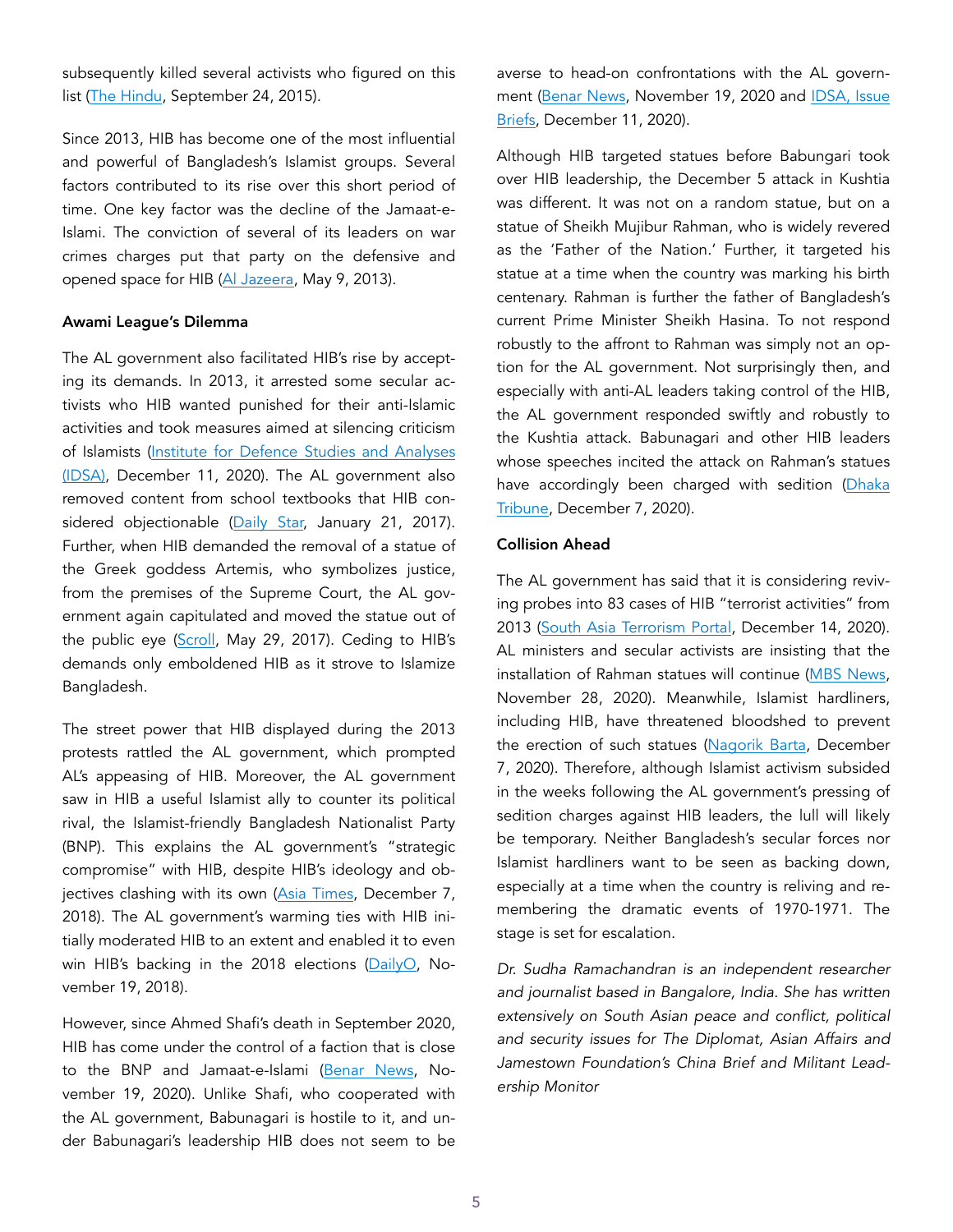# Turkey Enters Tunisia's Weapons Market With Combat-Proven Arms: A Technical and Strategic Assessment

#### *Can Kasapoglu*

In late 2020, Turkey finally secured a lucrative arms sale package to Tunisia after a long period of negotiations. The \$150 million portfolio, which attracted key players of the Turkish defense technological and industrial base, such as Turkish Aerospace Industries (TUSAS) and British Motor Corporation (BMC), will mean more than only defense revenues for Turkey [\(TRT Haber,](https://www.trthaber.com/haber/ekonomi/savunma-sanayiinden-tunusa-150-milyon-dolarlik-ihracat-540752.html) December 24, 2020). It will additionally mark Turkish weaponry's entrance into the Tunisian market against the backdrop of Ankara's geopolitical quests in North Africa, which has become a geopolitical flashpoint encompassing various forms of militancy, transnational terrorism, and proxy warfare.

#### Turkish Arms Sales to Tunisia: Drones First

From a military standpoint, Turkey offers robust and combat-proven solutions to the Tunisian military, which has long been facing significant hybrid threats both in the homeland and emanating from neighboring countries (see [Terrorism Monitor,](https://jamestown.org/program/the-terrorist-threat-in-tunisia-from-the-borders-to-the-cities/) March 1, 2019). As expected, these sales provide a pronounced drone warfare dimension for Tunisia, since drones have recently become Turkey's best-sellers. The Tunisian military will, for example, soon be operating TUSAS-manufactured ANKA-S medium altitude/long endurance (MALE) unmanned aerial systems. ANKA-S, the satellite communications variant of the drone line, comes with extended control range and more resiliency against electronic warfare threats and jammed environments due to the satellite communications (SATCOM) capability.

The platform comes with 24-hours of endurance and approximately 30,000 feet maximum flight altitude. ANKA-S has 250 kilograms of combat payload which enables advanced electronic and signals intelligence systems, such as ISAR (Inverse Synthetic-Aperture Radar) and wide area surveillance cameras, as well as high-precision munitions ([TUSA](https://www.tusas.com/uploads/2019/12/anka-insansiz-hava-araci-tanitim-katalogu.pdf)Ş, January 25). ANKA-S, along with Baykar's "Pantsir-hunter" Bayraktar TB-2, have played critical roles in Turkey's drone warfare campaigns in Syria over the past few years [\(Milliyet,](https://www.milliyet.com.tr/galeri/katil-esede-siha-darbesi-whatsappa-yazdi-rus-ordusu-6155794/1) March 1, 2020). If used properly, ANKA-S would be tantamount to a force-multiplier for the Tunisian Armed Forces in several aspects, including artillery-drone integration, precision strikes in high-risk areas, and real-time intelligence gathering.

When assessing Turkey's drone exports, it cannot be overlooked that Turkish defense companies do not only produce unmanned aerial systems, but also smart munitions that deliver precision fire-power within limited payloads. Roketsan, Turkey's leading rocket and missile manufacturer, comes into play at this stage. MAM [Smart Micro Munition]-L, for example, is the most widely known among these solutions. Weighing only 22 kilograms, it can be tipped with a several warhead option to strike a broad target set. MAM-L's tandem charge warhead is optimized for penetrating reactive armor, while its thermobaric warhead configuration is optimized for closed and urban settings, and against enemy troop concentrations in defended positions [\(Roketsan,](https://www.roketsan.com.tr/en/product/mam-l-smart-micro-munition/) January 26). Turkey, Azerbaijan, and Turkey-backed Libyan combat formations of the government in Tripoli all used MAM-L and other Roketsan-made smart munitions on various targets under real warfighting conditions, including Russian Pantsir mobile air defenses, Soviet-Russian manufactured main battle tanks, and even mobile Scud launchers, the latter seen with Azerbaijan striking a Scud in the 44-day Nagorno-Karabakh War [\(azvision.az.com](https://en.azvision.az/news/134956/--video--of-armenias--scud-which-destroyed-by-azerbaijani-army-goes-viral---.html), November 14, 2020).

With the Tunisian military operating ANKA-S, Roketsan will probably dominate Tunisia's smart rocket and missile market. Aselsan, another key player in Turkey's defense sector and an expert producer of electronic systems, is also likely to enjoy a foothold in the Tunisian weapons market by offering high-end sensors equipping unmanned platforms. Together, these systems will enable the Tunisian military to counter asymmetric threats that necessitate time-sensitive surveillance and strike networks optimized for pop-up targets.

## Building Tunisia's Next Generation Land Warfare Capacity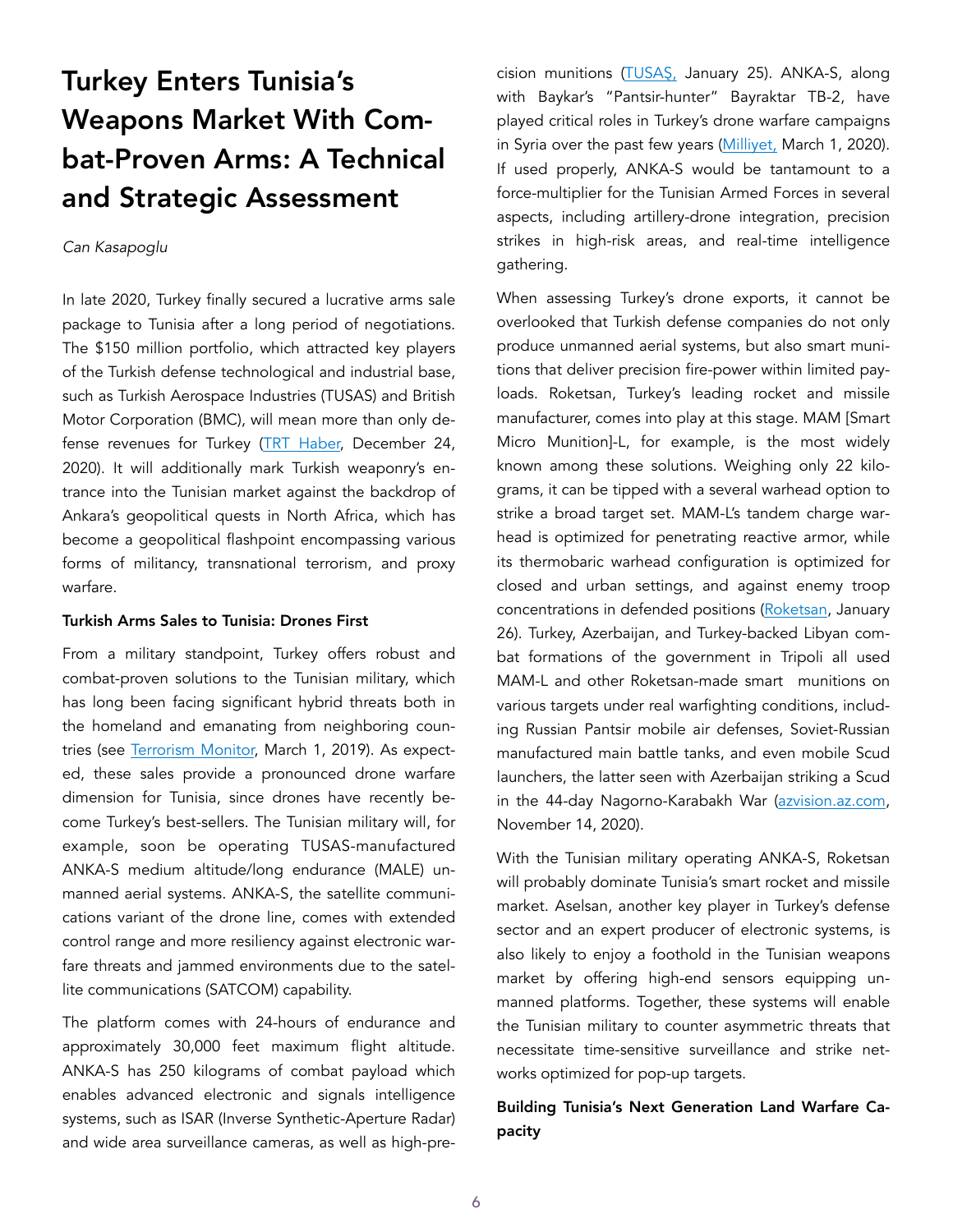Another dimension of Turkey's export package to Tunisia is land warfare. Kirpi (*hedgehog*) mine-resistant and ambush protected (MRAP) vehicles will make their Tunisian debut with the deal. Manufactured by Turkey-based BMC, Kirpi*,* has been one of the key assets of the Turkish military in the dangerous hybrid battlegrounds of Syria, whose rough terrain was ravaged by land mines and improvised explosive devices (IEDs) [\(Sabah](https://www.sabah.com.tr/galeri/turkiye/50-kirpi-afrine-dogru-gidiyor), March 12, 2018). With 4x4 and 6x6 variants, along with a military-ambulance modification, Kirpi's family of land warfare platforms offer STANAG 4569 protection standards, which address a broad-array of threats [\(BMC,](https://www.bmc.com.tr/en/defense-industry/kirpi/technical?tab=kirpi6x6) January 25; [Craig International Ballistics](https://ballistics.com.au/technical/industry-ballistic-and-stab-resistant-standards/%22%20%5Cl%20%22stanag), January 25). This is of particular importance for Tunisian troops operating in any high IED-risk environment in counter-terrorism mis-sions ([Kapitalis](https://web.archive.org/web/20171014022232/http:/kapitalis.com/tunisie/2017/06/08/jebel-mghila-deux-soldats-blesses-dans-lexplosion-dune-mine/), June 8, 2017).

Ejder Yalçın 4x4 armored combat vehicles of Nurol Makina, which is one of Turkey's leading land warfare platform producers, remain another solution that Tunisia will start receiving this year. Ejder Yalçın's largest advantage is its modular design, which can easily be adapted to meet different mission requirements. The vehicle comes with anti-tank and short-range air defense, an armored personnel carrier, and surveillance and border security, radar, electronic warfare, counter-IED and de-mining, and command-and-control configurations ([Nurol Maki](https://www.nurolmakina.com.tr/en/ejder-yalcin-en)[na,](https://www.nurolmakina.com.tr/en/ejder-yalcin-en) January 25).

Just as TUSAS's ANKA-S drone paves the way for Roketsan and Aselsan to capitalize on the first sale to Tunisia, Kirpi and Ejder Yalçın can open new opportunities for the rest of the Turkish defense sector. Simulators for combat platforms loom large at this point. For some time, the Turkish military industry has been working on more realistic vehicle simulations, which would train drivers, weapon systems operators, and even the crew carried by the platform all together ([Anadolu Agency,](https://www.aa.com.tr/tr/ekonomi/askeri-araclardaki-guvenlik-teknolojik-egitimle-artirilacak/1993181) October 2, 2020). Simsoft, a Turkish company focusing on military simulators, comes into the forefront in this arena. Thus, as the Tunisian Army adopts Kirpi and Ejder Yalçın platforms, it is quite possible that Turkish simulator companies – including Simsoft, which is a natural candidate – will find this new market to be compatible.

Lastly, another Turkish land warfare systems producer, Katmerciler, also is in the Tunisian portfolio. At first glance, the company may seem to be offering modest platforms, tankers, and tank carrier logistical vehicles to the Tunisian Army within the existing package. However, Katmerciler can go an extra mile. In 2020, in cooperation with Aselsan, the company played a large role in Turkey's unmanned ground vehicle (UGV) program by producing robotic combat vehicles. Equipped with Aselsan's SARP (Stabilized Advanced Remote Weapon Platform), the new UGV, which is scheduled to enter into service this year, enjoys modular configuration options ranging from machine guns at 12.7mm and 7.62mm calibers to 40mm grenade launchers [\(ASELSAN,](https://www.aselsan.com.tr/en/capabilities/weapon-systems/remote-weapon-platforms/sarp-stabilized-advanced-remote-weapon-platform) January 26; [Anadolu Agency,](https://www.aa.com.tr/tr/ekonomi/insansiz-mini-tank-icin-seri-uretim-imzasi/1897261) July 2, 2020). Although at present it remains a long shot, if Katmerciler manages its ties with the Tunisian defense establishment well, and if the Turkish government capitalizes on its newly established foothold in Tunisia, there is no reason to rule out future robotic ground systems sales. Militarily, UGVs would be expected to operate in high-risk areas for Tunisian combat troops.

#### The Geopolitics of Turkish Arms Sales in Tunisia

Tunisia has a special role in Turkey's contemporary geopolitical worldview. It is not only a country with an imperial Ottoman legacy, but also a key neighbor of Libya, a potential anchor in the Mediterranean, and an arena where Franco-Turkish competition plays out and Ankara hope to gain an upper hand over Paris. Turkey's arms sales policy is, therefore, not merely about defense transactions and revenues. It is a way to build strategic ties and cement existing ones, as seen previously in Qatari, Azerbaijani, Somali, and Ukrainian examples. After various ups and downs, Turkey is now fulfilling its long-awaited weapons export deals to Tunisia, which will equip the latter with robust warfighting capabilities, especially in hybrid settings. At the same time, the deals provide the Turkish government with a valuable opportunity to capitalize by guaranteeing Turkey's military future in Africa.

*Dr. Can Kasapoglu is the director of the defense and security program at the Istanbul-based think-tank EDAM and a fellow with the German research institute SWP. His works can be followed @EdamDefense.*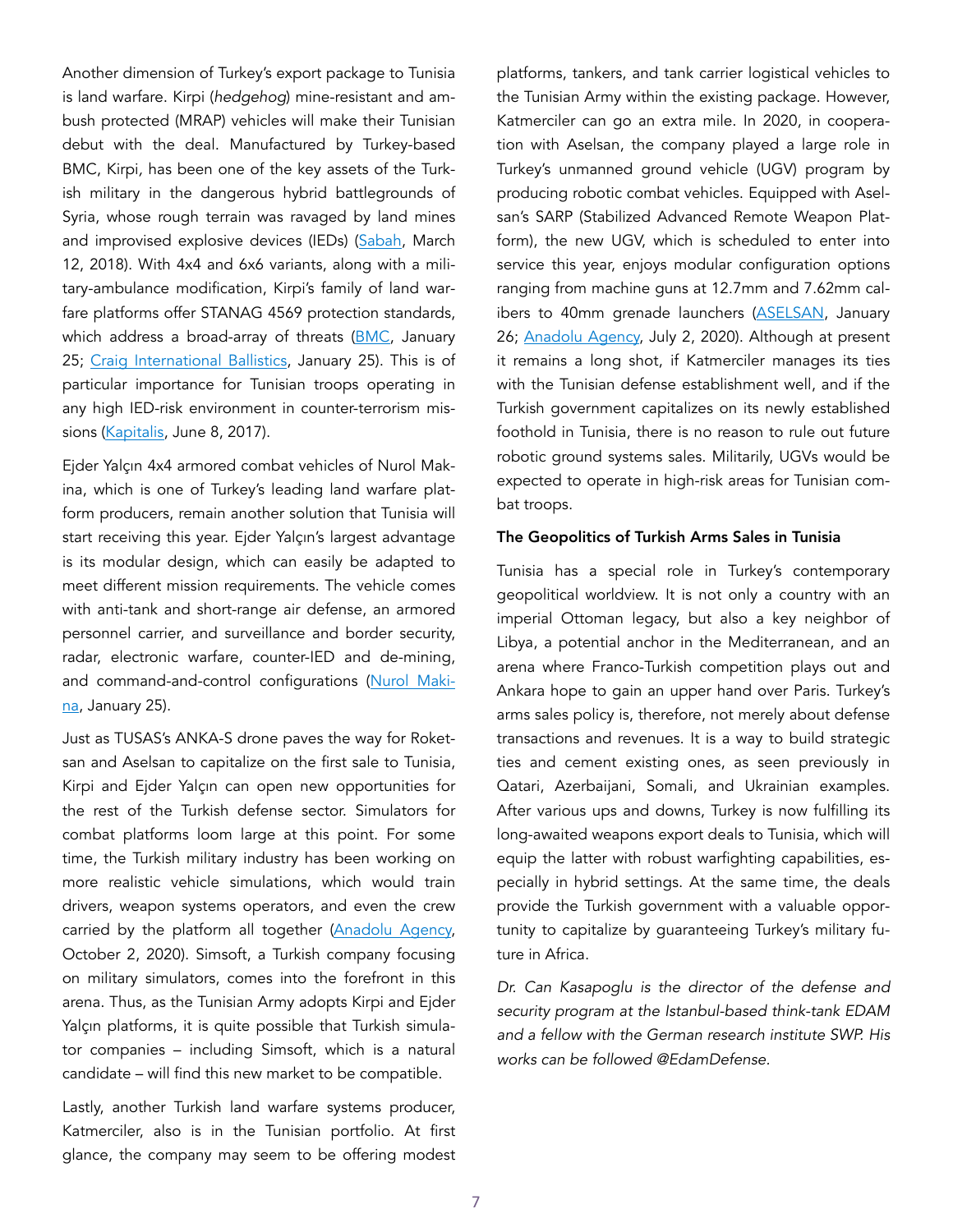# The Jihadists' War in Pakistan after the U.S. Withdrawal from Afghanistan: Lessons From al-Qaeda's Assassination of Benazir Bhutto

#### *Abdul Sayed*

The changing narratives and operations of al-Qaeda and its Pakistani ally, Tehreek-e-Taliban Pakistan (TTP), in recent years indicate that the anti-state jihadist war in Pakistan will not end with a U.S. withdrawal from Afghanistan in 2021 or thereafter [\(The News](https://www.thenews.com.pk/print/621967-us-troops-out-in-14-months-if-taliban-keep-commitments), March 1). Recent speeches by the TTP emir, Mufti Noor Wali Mehsud, to a coalition of senior TTP commanders on the future goals of the war in Pakistan is not the only piece of evidence signifying that this war will continue ([Umar Media,](https://umarmedia.net/?p=4456) August 18, 2020; [Umar Media,](https://umarmedia.net/?p=5187) December 15, 2020). Rather, history also shows this war still has a long way to go.

Pakistani Islamists are widely believed to have originally supported al-Qaeda's war against the Pakistani state due to post-9/11 changes in Pakistan's foreign policy, which supported the U.S.-led invasion of Afghanistan that expelled the Taliban regime from Kabul. However, the anti-state jihadist war in Pakistan is deeply rooted in the pre-9/11 complexities of Pakistani politics, which culminated in Islamists enabling al-Qaeda operations within Pakistan immediately after 9/11. The war against the Pakistani government is so deeply entrenched that it will remain a challenge for the country even if the widely accepted jihad against the U.S. "infidel occupier" in Afghanistan and its allies, including Pakistan, is no longer a factor.

An overlooked illustration of the deep roots of the Islamist war in Pakistan comes from the assassination of Benazir Bhutto, whose thirteenth anniversary was last month. Bhutto's assassination provides indications about how jihadist violence will continue to be a feature in Pakistan even when the country's support to the U.S. in Afghanistan no longer motivates al-Qaeda and TTP militancy. Benazir was the leader of the social-democratic

party, the Pakistan People's Party (PPP), when she was assassinated on December 27, 2007 in Rawalpindi, which neighbors the Pakistani capital, Islamabad. She had only returned to Pakistan in October 2007 from selfimposed exile in Britain and Dubai in the hope of becoming Pakistan's prime minister for the third time. A leading figure of Pakistani politics' secular and liberal camp, she was the first major al-Qaeda and TTP target in Pakistan, but hardly the last. [1]

Her high-profile daylight assassination remained controversial for years and led to a blame game between Pakistani politicians, but new evidence related to her murder was released in 2017 in a book on the matter by current TTP emir, Noor Wali Mehsud, which solved several mysteries ([Dawn](https://www.dawn.com/news/1379383), December 29, 2017). [2] The official final investigation results involving Scotland Yard and a UN team concluded that Osama bin Laden commissioned Benazir's assassination to the TTP founding emir Baitullah Mehsud through Abu Ubaydah al-Masri (the "Egyptian"), who commanded al-Qaeda operations in Pakistan ([Dawn](https://www.dawn.com/news/1378568), December 28, 2018). The investigation identified different tiers of operators from the chief planner Ibad-ur-Rehman (a.k.a Farooq Chattan) to suicide bomber assassins, to local facilitators. Mehsud's book added to this understanding by showing that Baitullah Mehsud and TTP's leadership purposely denied their involvement in Benazir's assassination, despite providing planning and operational details not only for the assassination, but also for the previous assassination attempt in Larkana, Sindh Province in October 2007, which killed dozens of her party members.

## Bhutto's Early Battles against Islamism, al-Qaeda, and the Military Establishment

Pro-Islamist Pakistani army general, Zia-ul-Haq, ousted Zulfiqar Ali Bhutto (ZAB), father of Benazir, through a military coup resulting in ZAB's controversial death sentence in 1979 [\(Dawn,](https://www.dawn.com/news/1160422) April 4, 2019). [3] Zia soon became a hero to Pakistani Islamists for the advancement of Islamization processes and central role in supporting the Afghan jihad against Soviet troops in Afghanistan. [4] This brought Zia closer to Islamist political parties, particularly to Jamaat Islami (JI), which held a longstanding ideological and political rival of the socialist ZAB, whose government suppressed their organization in the 1970s.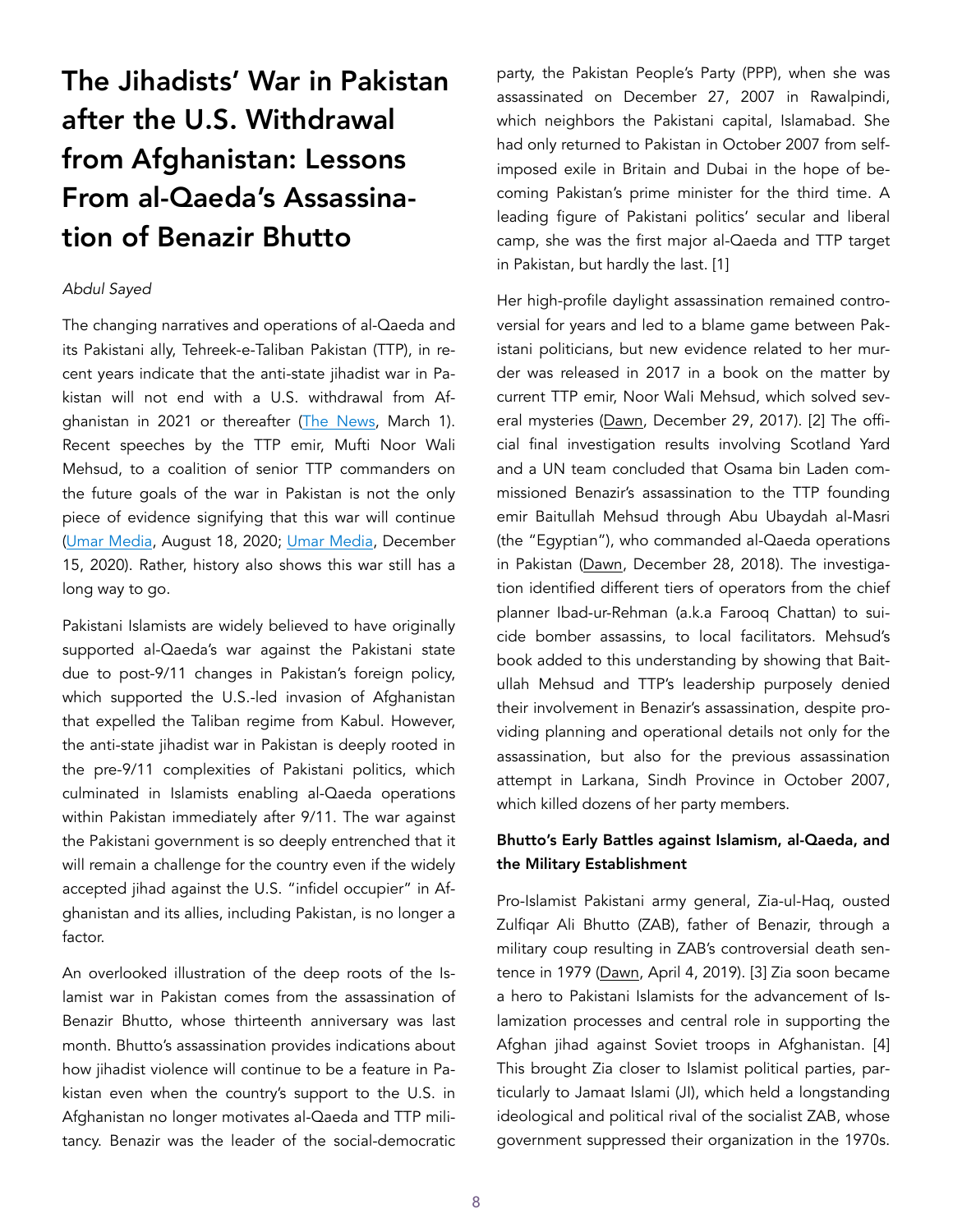[5] Benazir, therefore, inherited her father's political legacy, including his conflict with Pakistani Islamists and his fight against the military establishment's dominance over democratically elected governments.

Benazir became the first female prime minister of Pakistan and the first woman to become prime minister of a Muslim majority country after defeating a powerful alliance of Islamist and mainstream political parties in 1988 that were allegedly backed by pro-Zia army generals ([Dawn](https://www.dawn.com/news/760219), October 30, 2012). The Islamist parties opposed her both because they considered a female head of state to be against Islamic law and because she was a strong voice against their interpretations of Islam. The Arab jihadists in Pakistan also feared Benazir would obstruct their goals to further Islamize Pakistan and Afghanistan. Bin Laden, through his trusted associates among Pakistani Islamists, financed the 1989 no-confidence motion against Benazir in parliament, which was brought forward by the anti-Benazir political alliance ([Dawn,](https://www.dawn.com/news/1378555) December 24, 2017; [YouTube,](https://www.youtube.com/watch?v=R2dWb3xhBVU) September 18, 2012). Subsequent evidence suggested a senior officer of the Pakistani intelligence agency, Inter-Services Intelligence (ISI), who at the time served as ISI's Islamabad station chief, covertly played a central role in this noconfidence motion. This remains a major scandal in Pakistan's political history, known as Operation Midnight Jackal, which resulted in the termination of the involved officer [\(Dawn,](https://www.dawn.com/news/1298351) November 27, 2016; [YouTube,](https://www.youtube.com/watch?v=Ghzk-Gf3nRU) September 27, 2009).

During Benazir's second term as prime minister came in 1993-1996 (her first being 1988-1990), during which she arrested and extradited dozens of Arab jihadists to their home countries. This policy resulted in the Arab jihadists receiving life imprisonment and death penalties. [6] The remaining Arab jihadists feared that they too would be arrested and fled to Afghanistan, Bosnia, Central Asia, and Sudan. [7] They included senior al-Qaeda cadres, who became al-Qaeda's post-9/11 leaders in Afghanistan and Pakistan, including, for example, Abu Ubaydah al-Masri and Mustafa Abu Yazid, the latter of whom would go on to claimed that Benazir's assassination was revenge for her policies against jihadists ([Asia](http://www.worldsecuritynetwork.com/Terrorism/Shahzad-Syed-Saleem/Al-Qaeda-claims-Bhutto-killing)  [Times](http://www.worldsecuritynetwork.com/Terrorism/Shahzad-Syed-Saleem/Al-Qaeda-claims-Bhutto-killing), December 27, 2007). [8]

In addition, as a result of these extraditions, an al-Qaeda-linked Pakistani jihadist, Ramzi Yousef, organized two attempts to assassinate Benazir, but she survived both times ([The News](https://www.thenews.com.pk/print/228338-A-true-trail-of-Benazirs-assassination), September 7, 2017). Ramzi also masterminded the 1993 World Trade Center bombing and was the nephew of the 9/11 mastermind, Khalid Shaikh Muhammad. Benazir's government finally arrested Ramzi in February 1995 in Islamabad and quickly extradited him to the United States, where he has since been imprisoned for life. He remains an al-Qaeda hero praised by bin Laden and Aymen al-Zawahiri. [9]

Besides these arrests and extraditions, the Benazir government also implemented controversial laws in 1994 in the Dir division of Khyber Pakhtunkhwa province of Pakistan that agitated local Islamists. [10] A radical JI splinter group, Tehreek Nifaz-i-Shariat-i-Muhammadi (TNSM), protested these laws through a violent uprising that took control of government buildings and the Saidu Sharif airport [\(Dawn,](https://www.dawn.com/news/274153/officials) November 3, 2007; [Dawn](https://www.dawn.com/news/1493572), July 12, 2019). [11] This resulted in a Taliban-style movement emerging in the Dir, Bajaur, and Swat areas of Khyber Pakhtunkhwa led by TNSM emir Sufi Muhammad. [12] His movement coincided with Mullah Umar's rise in Afghanistan, but both movements remained separate and the Benazir government killed and arrested hundreds of TNSM members. [13]

TNSM's two senior-most members after Sufi Muhammad, his son-in-law and successor Maulana Fazlullah and Mulawi Faqir Muhammad, became founding figures of TTP in 2007. The latter became the founding deputy head of TTP and was formerly its central emir in 2013. [14] Faqir Muhammad was the TTP Bajaur chapter emir. Post-9/11, he hosted al-Qaeda leaders in Bajaur, including Aymen al-Zawahiri and Abu Ubaydah al-Masri. [15] Meanwhile, the head planner of Benazir's assassination, Farooq Chattan, hailed from Swat, and was affiliated with the TTP's Maulana Fazlullah-led "Swati Taliban" [\(Dawn,](https://www.dawn.com/news/760219) October 30, 2012).

#### Benazir's Second-Term Battles

Benazir's ascension to power for a second term in 1993 resulted in the formation of another radical JI splinter group, Tehreek Islami Pakistan (TIP), which emerged from JI's intellectual class in Islamabad and other Pak-istani urban centers [\(The Friday Times](http://amiraehsan.blogspot.com/2011/06/the-curious-case-of-amira-ehsan.html), June 26, 2011).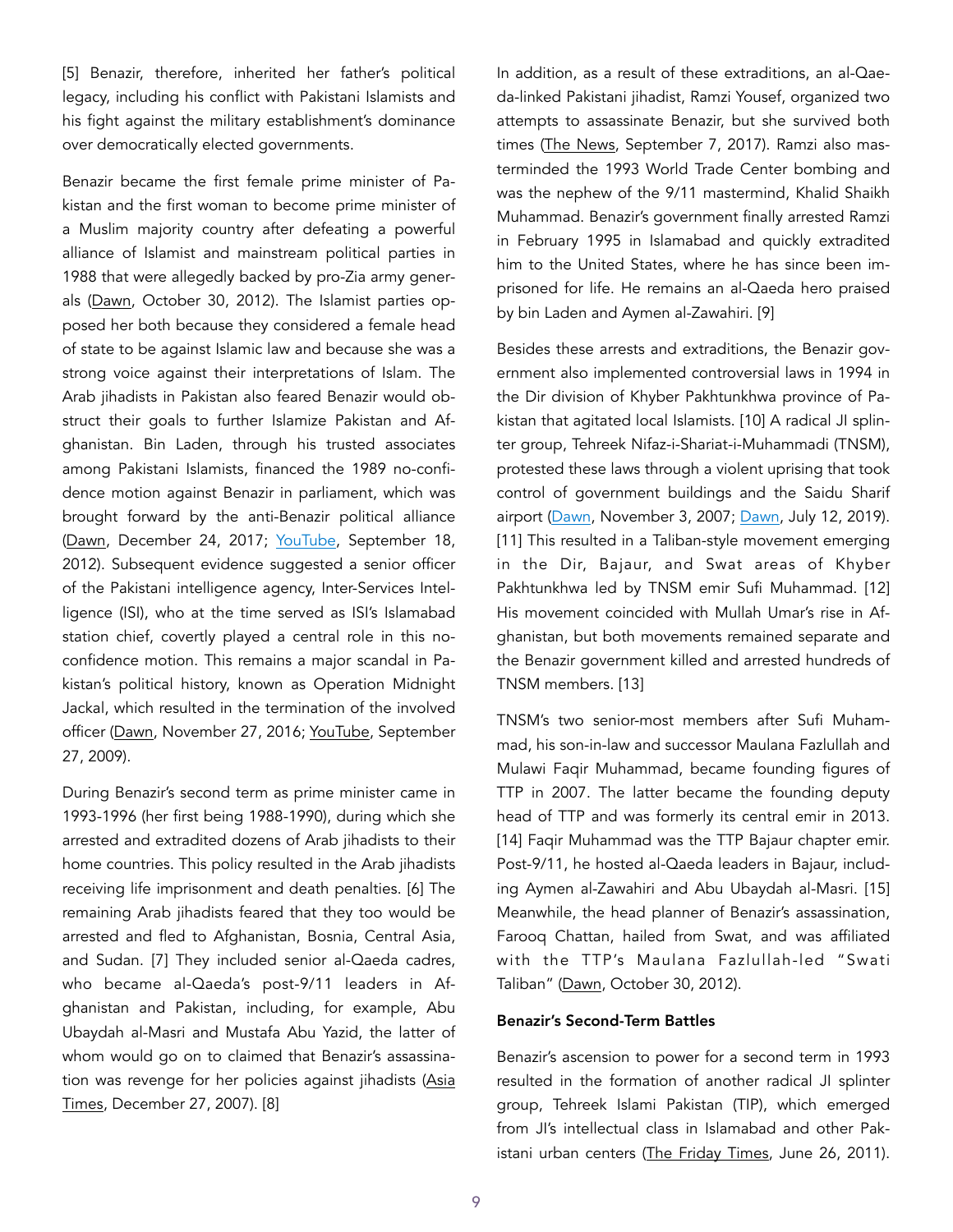TIP's hardliners separated from JI in 1994 due to the policies of JI head Qazi Hussain Ahmad. Some of the hardliners even accused him of pursuing a failed strategy that allowed Benazir to become prime minister for a second time one year earlier. [16] Amira Ihsan, a senior TIP member who represented JI in the Pakistani parliament in 1988, now led this charge against JI. A brother of Ihsan, Colonel Muhammad Hamid, was later part of a failed military coup against Benazir in 1995, which was planned by senior army generals and a pro-al-Qaeda veteran Afghan jihadist commander, Qari Saifullah Akhtar [\(The Friday Times,](http://amiraehsan.blogspot.com/2011/06/the-curious-case-of-amira-ehsan.html) June 26, 2011).

One of Amira Ihsan's sons, Raja Muhammad Salman (a.k.a Ustad Ahmad Farooq), also played the primary role in establishing al-Qaeda in Pakistan after 9/11. [17] Ustad Ahmad Farooq became senior advisor to Mustafa Abu Yazid and later led al-Qaeda in the Indian Subcontinent (AQIS) until he was killed in a US drone strike in 2015. [18] Benazir suspected Akhtar of plotting her assassination weeks before her assassination took place ([Geo TV,](https://www.geo.tv/latest/126750-Afghan-security-forces-gunned-down-Qari-Saif-ullah-Akhtar-in-clashes-Sources) January 10, 2007). Akhtar was consequently arrested for her assassination, but he was released in 2008. He later joined Ustad Ahmad Farooq's al-Qaeda fighters in Waziristan until his death in January 2017 in a U.S. and Afghan joint operation in Ghazni province, Afghanistan. [19]

Besides these enemies, Benazir also faced severe opposition from the anti-Shia Sunni Deobandi sectarian group, Sipahi Sahaba Pakistan (SSP) for her Shia roots. [20] SSP excommunicates all Shia Muslims, demands a totalitarian Sunni state, and has been a major contributor to lethal Shia-Sunni sectarian violence in Pakistan (see [Terrorism Monitor,](https://jamestown.org/program/sipah-e-sahaba-fomenting-sectarian-violence-in-pakistan/) May 5, 2005). SSP's founder, Haq Nawaz Jhangvi, who was known for his firebrand oratory, declared it a religious duty to oust Benazir from power for being Shia. [21] SSP members also facilitated Ramzi Yousef's two assassination attempts on Benazir in the 1990s and its underground splinter, Lashkar-e-Jhangvi (LeJ), which was named after Haq Nawaz Jhangvi, has remained a brutal face of terrorism in Pakistan (The [News,](https://www.thenews.com.pk/print/228338-A-true-trail-of-Benazirs-assassination) September 7, 2017). [22]

In 1990, Jhangvi was assassinated by his Shia sectarian opponents, who were arrested immediately after the murder. His followers considered his killing to be part of a larger conspiracy organized by influential Pakistani Shia politicians and even Iran. Jhangvi's killing resulted in massive violence in his native district of Jhang and elsewhere in Punjab, which birthed LeJ in 1995. [23] In particular, LeJ also became the main implementer of al-Qaeda and TTP attacks in Pakistan after 9/11. [24] Mustafa Abu Yazid, for example, mentioned that LeJ assisted al-Qaeda in assassinating Benazir when later claiming responsibility for the act [\(Asia Times,](http://www.worldsecuritynetwork.com/Terrorism/Shahzad-Syed-Saleem/Al-Qaeda-claims-Bhutto-killing) December 27, 2007).

## The Red Mosque Operation and Relationship with Musharraf

Although Benazir remained in exile after 9/11, she consistently informed the world about the Islamist and ji-hadist threat in Pakistan [\(Asia Times](http://www.worldsecuritynetwork.com/Broader-Middle-East/Shahzad-Syed-Saleem/Benazir-Bhuttos-answer-to-al-Qaeda), November 3, 2004). She was also critical of the post-9/11 policies of Pakistani army generals, particularly Pervez Musharraf, specifically their attempts at countering al-Qaeda and its allies, such as TTP, in Pakistan. Her long experience confronting al-Qaeda, Islamists, and rogue elements of Pakistan's military establishment gave her perspective on how to counter the post-9/11 challenge of Islamist militancy in Pakistan.

Although Benazir supported Musharraf's controversial military operation against a pro-al-Qaeda Islamist leader, Abdul Rasheed Ghazi, in Islamabad in July 2007, which killed Ghazi and dozens of followers in the Red Mosque, she doubted the sincerity behind Musharraf and his allies' post-9/11 counterterrorism policies [\(Dawn,](https://www.dawn.com/news/1070292) Jul 16, 2007). Other Pakistani political leaders, including Musharraf's allies, meanwhile tried to disassociate themselves from the Red Mosque operation due to fears of severe repercussions from the public and reprisal attacks from jihadists and Islamist militants [\(The Express Tri](https://tribune.com.pk/story/540741/probe-report-one-man-lal-masjid-commission-fails-to-apportion-blame)[bune](https://tribune.com.pk/story/540741/probe-report-one-man-lal-masjid-commission-fails-to-apportion-blame), April 26, 2013). The Red Mosque incident was the boiling point for al-Qaeda and its post-9/11 allied Pakistani jihadists, who quickly declared an open war against the state in revenge for the operation. [25]

#### The Remaining al-Qaeda and TTP Threat in Pakistan

The sequences of confrontations between Islamists, al-Qaeda, the military establishment, and Benazir from her entry into politics in 1988 until the July 2007 Red Mosque incident and her assassination in December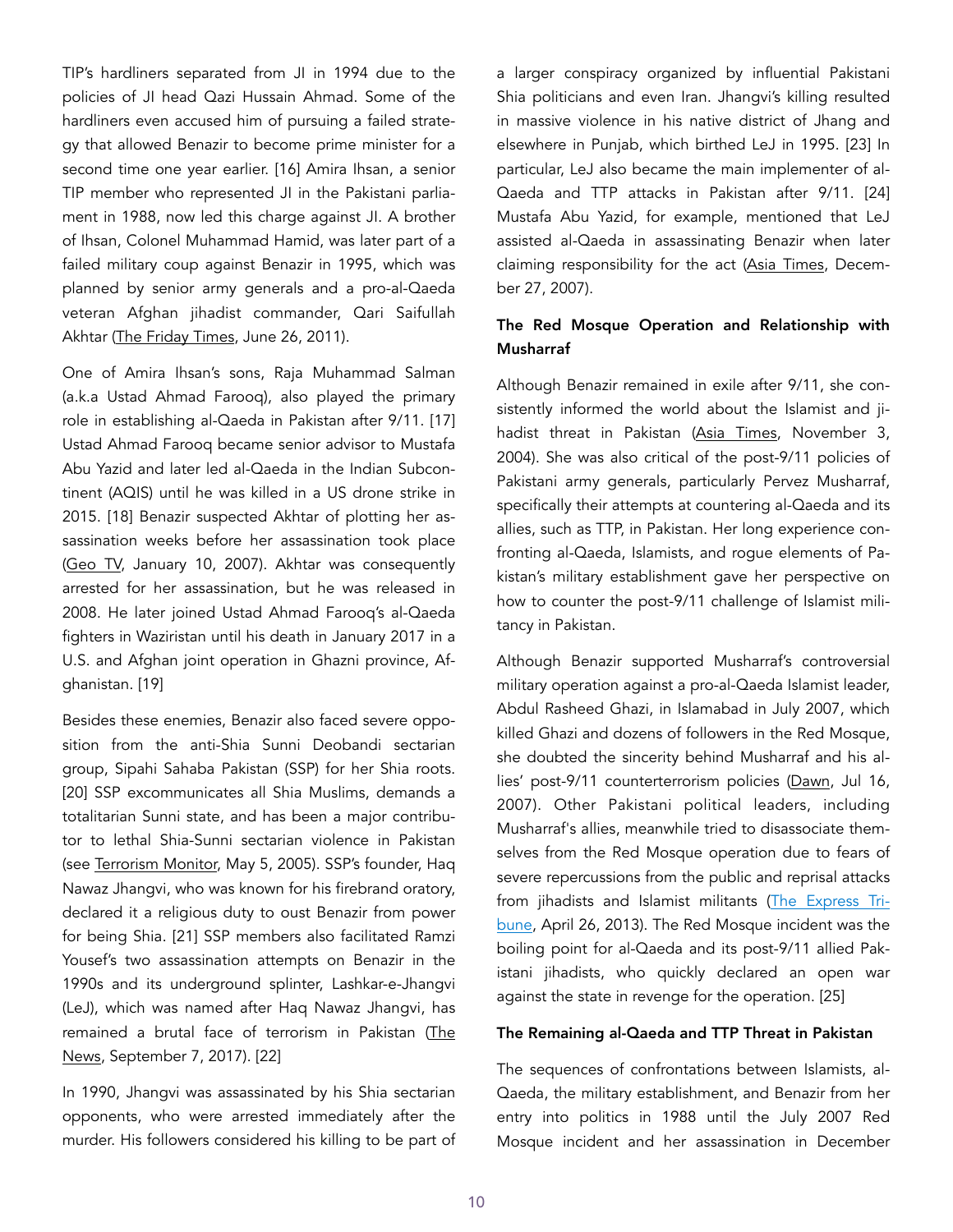2007 offer a detailed picture of Pakistani political complexities, which paved the way for post-9/11 pro-al-Qaeda Islamists, including the TTP, to conduct an antistate jihadist war in Pakistan. The hardliners from the anti-Benazir Islamist groups of the 1990s defected to al-Qaeda and the TTP and played a part in her assassination. Powerful elements of the military establishment who tried to stop Benazir by allegedly supporting Islamist groups who also were considered suspects for their roles in al-Qaeda and the TTP's assassination of Benazir ([UN,](https://news.un.org/en/story/2010/04/335482-un-report-bhutto-murder-finds-pakistani-officials-failed-profoundly) April 15, 2010; **[BBC](https://www.bbc.com/news/world-asia-42409374)**, December 27, 2017).

Although al-Qaeda's and the TTP's official narrative of fighting against the Pakistani state began with their criticism of the Red Mosque incident in 2007 and Pakistan's support of the U.S. invasion of Afghanistan after 9/11, they are now focused on the long-term goals of replacing democracy with Sharia and making Pakistan a totalitarian Sunni state. [26] These were the goals for which their predecessors struggled, including JI, TIP, TNSM, SSP and LeJ. This suggests that the anti-state jihadist war will not end with the U.S. withdrawal from Afghanistan as it is deeply rooted in the complexities of Pakistani politics, which still persist into the future.

*Abdul Sayed has a master's degree in political science from Lund University, Sweden, and is now an independent researcher focused on jihadism and the Af-Pak region. He's on Twitter at: @abdsayedd* 

#### **Notes**

[1] Syed Salim Shahzad, *Inside al-Qaeda and Taliban: Beyond Bin Laden and 9/11*, (Pluto Press: London, UK, 2011), pp.169

[2] See for details, Mufti Noor Wali Mehsud, *Inqilab-i-Mehsud,* (Mehsuds Revolution) [In Urdu], (Al-Shahab Publishers: Paktika, 2017).

[3] See, for example, Chris Sands and Fazelminallah Qazizai, *Night Letters*, (Hurst Publishers: London, 2019)

[4] In 2011, during the time of the PPP government, the murder case was reopened by the Supreme Court, which declared it a political murder. ZAB was suspected in a murder case of his political opponent, so when Zia came to power, he probed that case against ZAB and handed down the death penalty to ZAB, even though political opponents of ZAB declared it an unjust decision.

[5] Sands and Qazizai, 2019.

[6] Anne Stenersen, *Al-Qaida in Afghanistan* (Cambridge University Press: United Kingdom, 2017). pp.48

[7] Ibid.

[8] Shahzad, 2011, pp.168-9.

[9] Rabi al-Islami [In Arabic: Islamic Spring], Second Part, As-Sahab Central, 2015. Osama Bin Laden interview with ABC John Miller, ABC News, May 1998. For details on Ramzi Yousef, see, Yosri Fouda and Nick Fielding, *Masterminds of Terror: The Truth Behind the Most Devastating Terrorist Attack the World Has Ever Seen,* (Arcade Publishing: New York, 2004).

[10] Mona Kanwal Sheikh, *Guardians of God: Inside the Religious Mind of the Pakistani Taliban*, (Oxford University Press: Oxford, 2016), pp.80-82.

- [11] Ibid
- [12] Ibid
- [13] Ibid
- [14] Mehsud, 2017, pp. 522

[15] Shahzad, 2011. Al-Misri supervised the 7/7 bombings. Bajaur remained stronghold of al-Qaeda shortly after 9/11. It is adjacent to that area of Kunar where OBL was hiding for a year after escaping there from Tora Bora with Aymen Zawahiri, his sons and son in law Abu Suliman Al-Kuwaiti. Zawahiri reportedly twice survived drones there in Bajaur.

[16] Author interview with a senior member of JI, who remained close to Qazi Hussain Ahmad, remotely conducted, October 2, 2020.

[17] Ustad Ahmad Farooq, *Pakistan mi jihad jari rihna chaheay* [In Urdu: Jihad should continue in Pakistan], Hitteen Publications, Oct 2016.